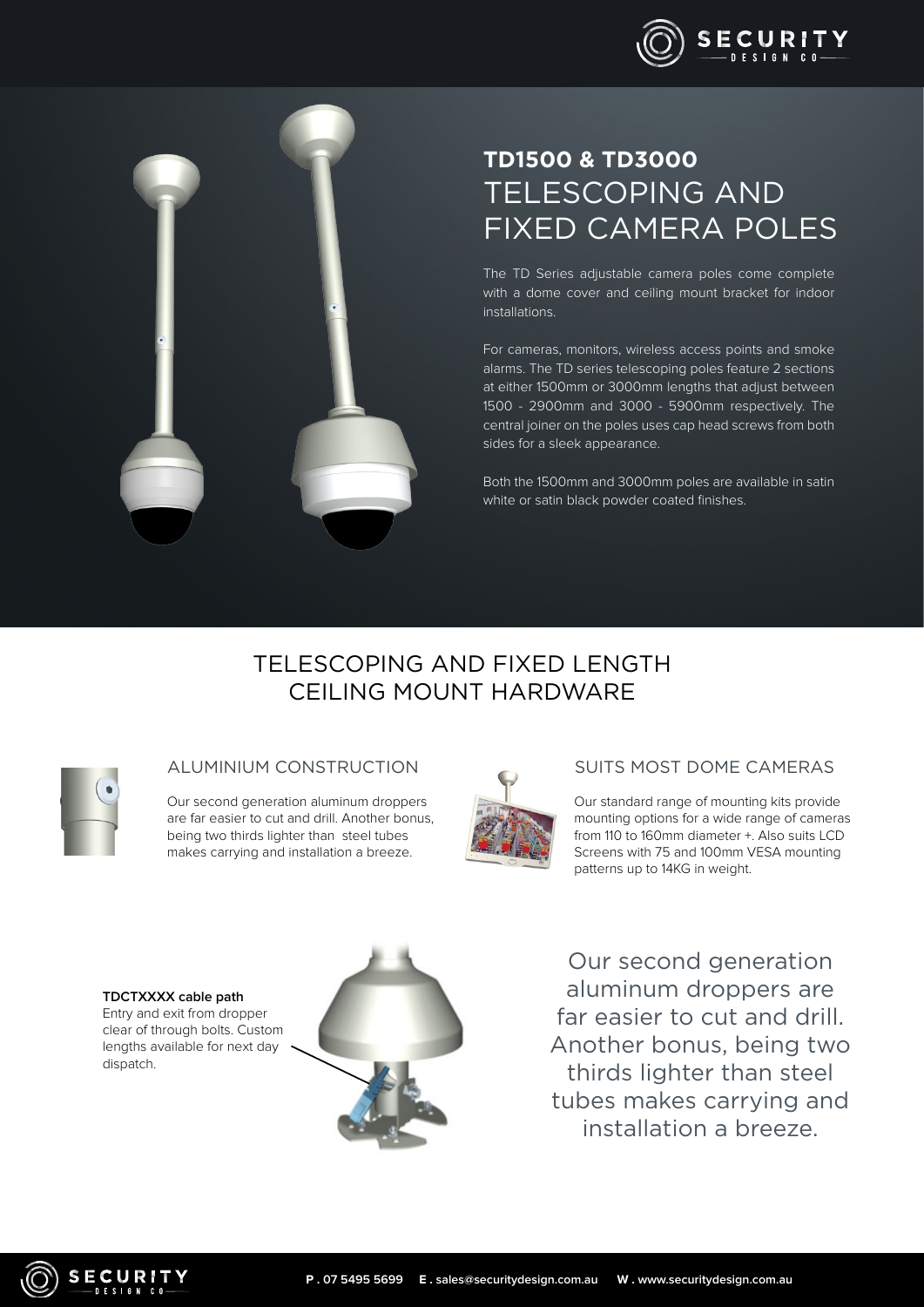## **TELESCOPING CAMERA POLES**



# **MOUNTING KIT DIMENSIONS**